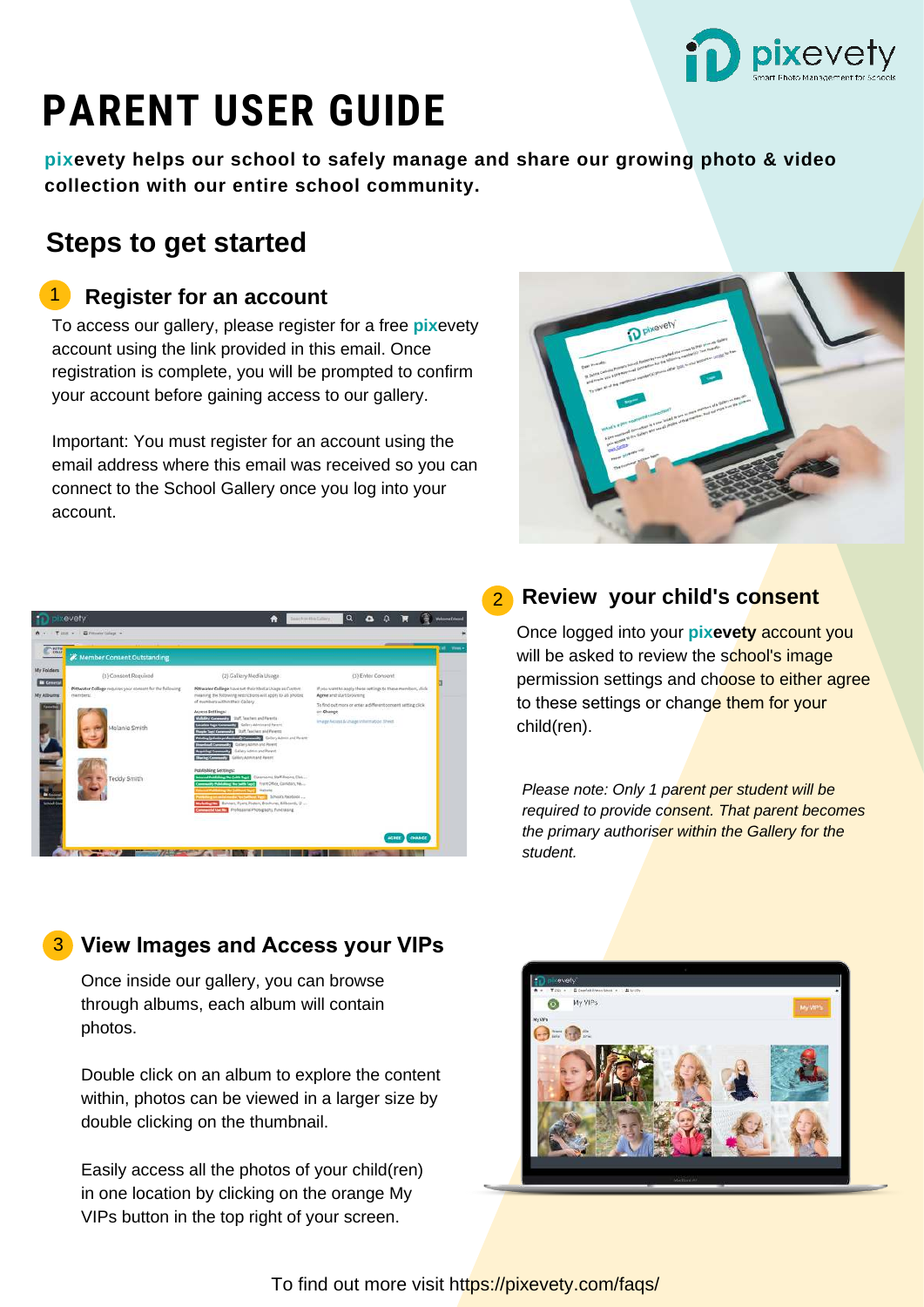

# **NAVIGATE THE GALLERY**

#### **Flag Files** 4

If you notice any faces that have been incorrectly named, click on the photo once and it will appear in your Working Tray. Select the yellow flag to *Request Immediate Removal*.

Complete the report by selecting "Not this Person" from the dropdown menu and leave a note to provide the school with the correct details. The image will then be removed from the gallery until the name change has been completed.





#### **Download Images**

5

Within an album, click once on images to move them to the working tray at the bottom of your screen, select the Download icon:

**Download:** allows you to download an individual image to your computer or, multiple images as an emailed Zip file.

**Download and Acquire:** download images and place copy of the image into your personal pixevety gallery

**Acquire:** place a copy of images into your personal pixevety gallery

#### **Live Chat** 6

**pix**evety are always on hand to help! If you have any questions, click the 'Live Chat' button at the bottom of your screen to speak to a **pix**evety customer success representative.

Alternatively, click on Contact Us to leave a message and we will be in touch shortly.